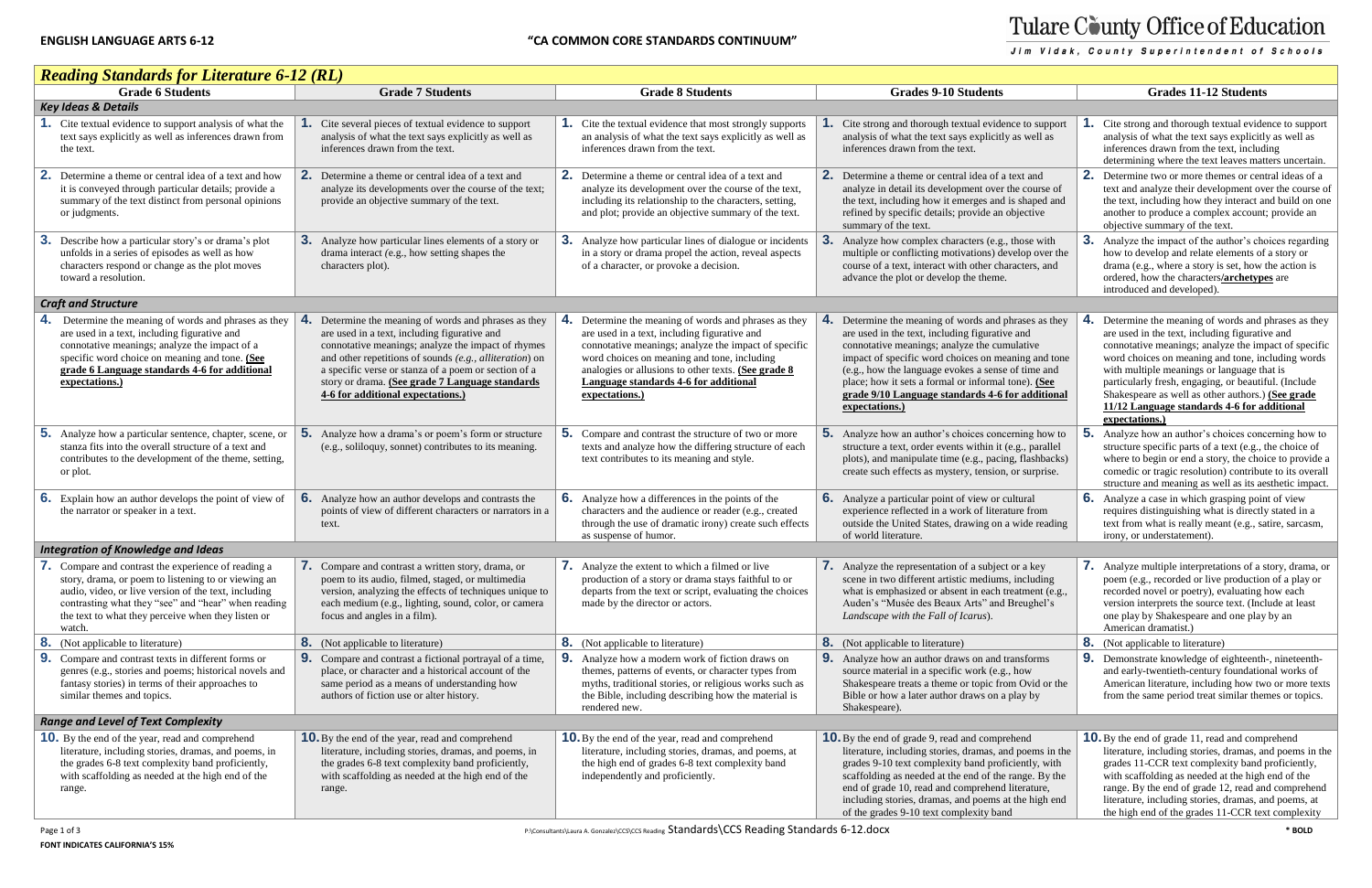## Tulare County Office of Education

Jim Vidak, County Superintendent of Schools

|                                                                                                                                                                                                                                                                                    |                                                                                                                                                                                                                                                                                            |                                                                                                                                                                                                                                                                                                                                            | independently and proficiently.                                                                                                                                                                                                                                                                                                                                                      | band independently and proficiently.                                                                                                                                                                                                                                                                                     |
|------------------------------------------------------------------------------------------------------------------------------------------------------------------------------------------------------------------------------------------------------------------------------------|--------------------------------------------------------------------------------------------------------------------------------------------------------------------------------------------------------------------------------------------------------------------------------------------|--------------------------------------------------------------------------------------------------------------------------------------------------------------------------------------------------------------------------------------------------------------------------------------------------------------------------------------------|--------------------------------------------------------------------------------------------------------------------------------------------------------------------------------------------------------------------------------------------------------------------------------------------------------------------------------------------------------------------------------------|--------------------------------------------------------------------------------------------------------------------------------------------------------------------------------------------------------------------------------------------------------------------------------------------------------------------------|
| <b>Reading Standards for Informational Text 6-12 (RI)</b>                                                                                                                                                                                                                          |                                                                                                                                                                                                                                                                                            |                                                                                                                                                                                                                                                                                                                                            |                                                                                                                                                                                                                                                                                                                                                                                      |                                                                                                                                                                                                                                                                                                                          |
| <b>Grade 6 Students</b>                                                                                                                                                                                                                                                            | <b>Grade 7 Students</b>                                                                                                                                                                                                                                                                    | <b>Grade 8 Students</b>                                                                                                                                                                                                                                                                                                                    | <b>Grades 9-10 Students</b>                                                                                                                                                                                                                                                                                                                                                          | <b>Grades 11-12 Students</b>                                                                                                                                                                                                                                                                                             |
| <b>Key Ideas and Details</b>                                                                                                                                                                                                                                                       |                                                                                                                                                                                                                                                                                            |                                                                                                                                                                                                                                                                                                                                            |                                                                                                                                                                                                                                                                                                                                                                                      |                                                                                                                                                                                                                                                                                                                          |
| Cite textual evidence to support analysis of what the<br>text says explicitly as well as inferences drawn from<br>the text.                                                                                                                                                        | Cite several pieces of textual evidence to support<br>analysis of what the text says explicitly as well as<br>inferences drawn from the text.                                                                                                                                              | <b>1.</b> Cite the textual evidence that most strongly supports<br>an analysis of what the text says explicitly as well as<br>inferences drawn from the text.                                                                                                                                                                              | Cite strong and thorough textual evidence to support<br>analysis of what the text says explicitly as well as<br>inferences drawn from the text.                                                                                                                                                                                                                                      | Cite strong and thorough textual eviden<br>analysis of what the text says explicitly<br>inferences drawn from the text, includin<br>determining where the text leaves matte                                                                                                                                              |
| Determine a central idea of a text and how it is<br>2.<br>conveyed through particular details; provide a<br>summary of the text distinct from personal opinions<br>or judgments.                                                                                                   | 2.<br>Determine two or more central ideas in a text and<br>analyze their development over the course of the<br>text; provide an objective summary of the text.                                                                                                                             | 2. Determine a central idea of a text and analyze its<br>development over the course of the text, including its<br>relationship to supporting ideas; provide an objective<br>summary of the text.                                                                                                                                          | <b>2.</b> Determine a central idea of a text and analyze its<br>development over the course of the text, including<br>how it emerges and is shaped and refined by specific<br>details; provide an objective summary of the text.                                                                                                                                                     | Determine two or more central ideas of<br>analyze their development over the cou<br>text, including how they interact and bu<br>another to provide a complex analysis;<br>objective summary of the text.                                                                                                                 |
| Analyze in detail how a key individual, event, or idea<br>3.<br>is introduced, illustrated, and elaborated in a text<br>(e.g., through examples or anecdotes).                                                                                                                     | 3.<br>Analyze the interactions between individuals, events,<br>and ideas in a text (e.g., how ideas influence<br>individuals or events, or how individuals influence<br>ideas or events).                                                                                                  | 3.<br>Analyze how a text makes connections among and<br>distinctions between individuals, ideas, or events<br>(e.g., through comparisons, analogies, or categories).                                                                                                                                                                       | Analyze how the author unfolds an analysis or series<br>3.<br>of ideas or events, including the order in which the<br>points are made, how they are introduced and<br>developed, and the connections that are drawn<br>between them.                                                                                                                                                 | 3.<br>Analyze a complex set of ideas or seque<br>and explain how specific individuals, id<br>interact and develop over the course of                                                                                                                                                                                     |
| <b>Craft and Structure</b>                                                                                                                                                                                                                                                         |                                                                                                                                                                                                                                                                                            |                                                                                                                                                                                                                                                                                                                                            |                                                                                                                                                                                                                                                                                                                                                                                      |                                                                                                                                                                                                                                                                                                                          |
| <b>4.</b> Determine the meaning of words and phrases as they<br>are used in a text, including figurative, connotative,<br>and technical meanings. (See grade 6 Language<br>standards 4-6 for additional expectations.)                                                             | 4.<br>Determine the meaning of words and phrases as they<br>are used in a text, including figurative, connotative,<br>and technical meanings; analyze the impact of a<br>specific word choice on meaning and tone. (See<br>grade 7 Language standards 4-6 for additional<br>expectations.) | 4. Determine the meaning of words and phrases as they<br>are used in a text, including figurative, connotative,<br>and technical meanings; analyze the impact of<br>specific word choices on meaning and tone,<br>including analogies or allusions to other texts. (See<br>grade 8 Language standards 4-6 for additional<br>expectations.) | Determine the meaning of words and phrases as they<br>are used in a text, including figurative, connotative,<br>and technical meanings; analyze the cumulative<br>impact of specific word choices on meaning and tone<br>(e.g., how the language of a court opinion differs<br>from that of a newspaper). (See grade 9/10<br>Language standards 4-6 for additional<br>expectations.) | Determine the meaning of words and pl<br>are used in a text, including figurative,<br>and technical meanings; analyze how a<br>and refines the meaning of a key term of<br>the course of a text (e.g., how Madison<br>faction in Federalist No. 10). (See grad<br>Language standards 4-6 for additions<br>expectations.) |
| <b>5.</b> Analyze how a particular sentence, paragraph,<br>chapter, or section fits into the overall structure of a<br>text and contributes to the development of the ideas.<br>Analyze the use of text features (e.g.,<br>a.<br>graphics, headers, captions) in popular<br>media. | 5.<br>Analyze the structure an author uses to organize a<br>text, including how the major sections contribute to<br>the whole and to the development of the ideas.<br>Analyze the use of text features (e.g.,<br>graphics, headers, captions) in public<br>documents.                      | 5. Analyze in detail the structure of a specific paragraph<br>in a text, including the role of particular sentences in<br>developing and refining a key concept.<br>Analyze the use of text features (e.g.,<br>a.<br>graphics, headers, captions) in consumer<br>materials.                                                                | 5.<br>Analyze in detail how an author's ideas or claims are<br>developed and refined by particular sentences,<br>paragraphs, or larger portions of a text (e.g., a section<br>or chapter).<br>a. Analyze the use of text features (e.g.,<br>graphics, headers, captions) in functional<br>workplace documents.                                                                       | Analyze and evaluate the effectiveness<br>structure an author uses in his or her ex-<br>argument, including whether the structu<br>points clear, convincing, and engaging.<br>a. Analyze the use of text features (<br>graphics, headers, captions) in p<br>documents.                                                   |
| <b>6.</b> Determine an author's point of view or purpose in a<br>text and explain how it is conveyed in the text.                                                                                                                                                                  | <b>6.</b> Determine an author's point of view or purpose in a<br>text and analyze how the author distinguishes his or<br>her position from that of others.                                                                                                                                 | <b>6.</b> Determine an author's point of view or purpose in a<br>text and analyze how the author acknowledges and<br>responds to conflicting evidence or viewpoints.                                                                                                                                                                       | <b>6.</b> Determine an author's point of view or purpose in a<br>text and analyze how an author uses rhetoric to<br>advance that point of view or purpose.                                                                                                                                                                                                                           | <b>6.</b> Determine an author's point of view or<br>text in which the rhetoric is particularly<br>analyzing how style and content contrib<br>power, persuasiveness, or beauty of the                                                                                                                                     |
| <b>Integration of Knowledge and Ideas</b>                                                                                                                                                                                                                                          |                                                                                                                                                                                                                                                                                            |                                                                                                                                                                                                                                                                                                                                            |                                                                                                                                                                                                                                                                                                                                                                                      |                                                                                                                                                                                                                                                                                                                          |
| <b>7.</b> Integrate information presented in different media or<br>formats (e.g., visually, quantitatively) as well as in<br>words to develop a coherent understanding of a topic<br>or issue.                                                                                     | 7.<br>Compare and contrast a text to an audio, video, or<br>multimedia version of the text, analyzing each<br>medium's portrayal of the subject (e.g., how the<br>delivery of a speech affects the impact of the words).                                                                   | 7. Evaluate the advantages and disadvantages of using<br>different mediums (e.g., print or digital text, video,<br>multimedia) to present a particular topic or idea.                                                                                                                                                                      | <b>7.</b> Analyze various accounts of a subject told in<br>different mediums (e.g., a person's life story in both<br>print and multimedia), determining which details are<br>emphasized in each account.                                                                                                                                                                             | Integrate and evaluate multiple sources<br>information presented in different medi<br>(e.g., visually, quantitatively) as well as<br>order to address a question or solve a pr                                                                                                                                           |
| Trace and evaluate the argument and specific claims<br>8.<br>in a text, distinguishing claims that are supported by<br>reasons and evidence from claims that are not.                                                                                                              | 8.<br>Trace and evaluate the argument and specific claims<br>in a text, assessing whether the reasoning is sound<br>and the evidence is relevant and sufficient to support<br>the claims.                                                                                                  | 8. Delineate and evaluate the argument and specific<br>claims in a text, assessing whether the reasoning is<br>sound and the evidence is relevant and sufficient;<br>recognize when irrelevant evidence is introduced.                                                                                                                     | 8. Delineate and evaluate the argument and specific<br>claims in a text, assessing whether the reasoning is<br>valid and the evidence is relevant and sufficient;<br>identify false statements and fallacious reasoning.                                                                                                                                                             | 8.<br>Delineate and evaluate the reasoning in<br>texts, including the application of const<br>principles and use of legal reasoning (e.<br>Supreme Court majority opinions and d<br>the premises, purposes, and arguments<br>public advocacy (e.g., The Federalist, p<br>addresses).                                     |
| <b>9.</b> Compare and contrast one author's presentation of<br>events with that of another (e.g., a memoir written by<br>and a biography on the same person).                                                                                                                      | <b>9.</b> Analyze how two or more authors writing about the<br>same topic shape their presentations of key<br>information by emphasizing different evidence or<br>advancing different interpretations of facts.                                                                            | <b>9.</b> Analyze a case in which two or more texts provide<br>conflicting information on the same topic and<br>identify where the texts disagree on matters of fact or<br>interpretation.                                                                                                                                                 | 9. Analyze seminal U.S. documents of historical and<br>literary significance (e.g. Washington's Farewell<br>Address, the Gettysburg Address, Roosevelt's Four<br>Freedoms speech, King's "Letter from Birmingham<br>Jail"), including how they address related themes and                                                                                                            | 9.<br>Analyze seventeenth-eighteenth-, ninet<br>foundational U.S. documents of historic<br>literary significance (including The Dec<br>Independence, the Preamble to the Con<br>Bill of Rights, and Lincoln's Second In                                                                                                  |

|                                                                                          |    | band independently and proficiently.                                                                                                                                                                                                                                                                                                                                                       |
|------------------------------------------------------------------------------------------|----|--------------------------------------------------------------------------------------------------------------------------------------------------------------------------------------------------------------------------------------------------------------------------------------------------------------------------------------------------------------------------------------------|
|                                                                                          |    |                                                                                                                                                                                                                                                                                                                                                                                            |
|                                                                                          |    | <b>Grades 11-12 Students</b>                                                                                                                                                                                                                                                                                                                                                               |
|                                                                                          |    |                                                                                                                                                                                                                                                                                                                                                                                            |
| nce to support<br>as well as                                                             | 1. | Cite strong and thorough textual evidence to support<br>analysis of what the text says explicitly as well as<br>inferences drawn from the text, including<br>determining where the text leaves matters uncertain.                                                                                                                                                                          |
| analyze its<br>t, including<br>ed by specific<br>of the text.                            | 2. | Determine two or more central ideas of a text and<br>analyze their development over the course of the<br>text, including how they interact and build on one<br>another to provide a complex analysis; provide an<br>objective summary of the text.                                                                                                                                         |
| dysis or series<br>in which the<br>ed and<br>e drawn                                     | 3. | Analyze a complex set of ideas or sequence of events<br>and explain how specific individuals, ideas, or events<br>interact and develop over the course of the text.                                                                                                                                                                                                                        |
|                                                                                          |    |                                                                                                                                                                                                                                                                                                                                                                                            |
| hrases as they<br>connotative,<br>mulative<br>aning and tone<br>ion differs<br>9/10<br>a | 4. | Determine the meaning of words and phrases as they<br>are used in a text, including figurative, connotative,<br>and technical meanings; analyze how an author uses<br>and refines the meaning of a key term or terms over<br>the course of a text (e.g., how Madison defines<br>faction in Federalist No. 10). (See grade 11/12<br>Language standards 4-6 for additional<br>expectations.) |
| s or claims are<br>itences.<br>(e.g., a section<br>(e.g.,<br><u>unctional</u>            | 5. | Analyze and evaluate the effectiveness of the<br>structure an author uses in his or her exposition or<br>argument, including whether the structure makes<br>points clear, convincing, and engaging.<br>Analyze the use of text features (e.g.,<br>a.<br>graphics, headers, captions) in public<br>documents.                                                                               |
| purpose in a<br>etoric to                                                                | 6. | Determine an author's point of view or purpose in a<br>text in which the rhetoric is particularly effective,<br>analyzing how style and content contribute to the<br>power, persuasiveness, or beauty of the text.                                                                                                                                                                         |
|                                                                                          |    |                                                                                                                                                                                                                                                                                                                                                                                            |
| told in<br>story in both<br>ich details are                                              | 7. | Integrate and evaluate multiple sources of<br>information presented in different media or formats<br>(e.g., visually, quantitatively) as well as in words in<br>order to address a question or solve a problem.                                                                                                                                                                            |
| nd specific<br>reasoning is<br>sufficient;<br>reasoning.                                 | 8. | Delineate and evaluate the reasoning in seminal U.S.<br>texts, including the application of constitutional<br>principles and use of legal reasoning (e.g., in U.S.<br>Supreme Court majority opinions and dissents) and<br>the premises, purposes, and arguments in works of<br>public advocacy (e.g., The Federalist, presidential<br>addresses).                                         |
| storical and<br>s Farewell<br>sevelt's Four<br>Birmingham<br>ted themes and              | 9. | Analyze seventeenth- eighteenth-, nineteenth-century<br>foundational U.S. documents of historical and<br>literary significance (including The Declarations of<br>Independence, the Preamble to the Constitution, the<br>Bill of Rights, and Lincoln's Second Inaugural                                                                                                                     |